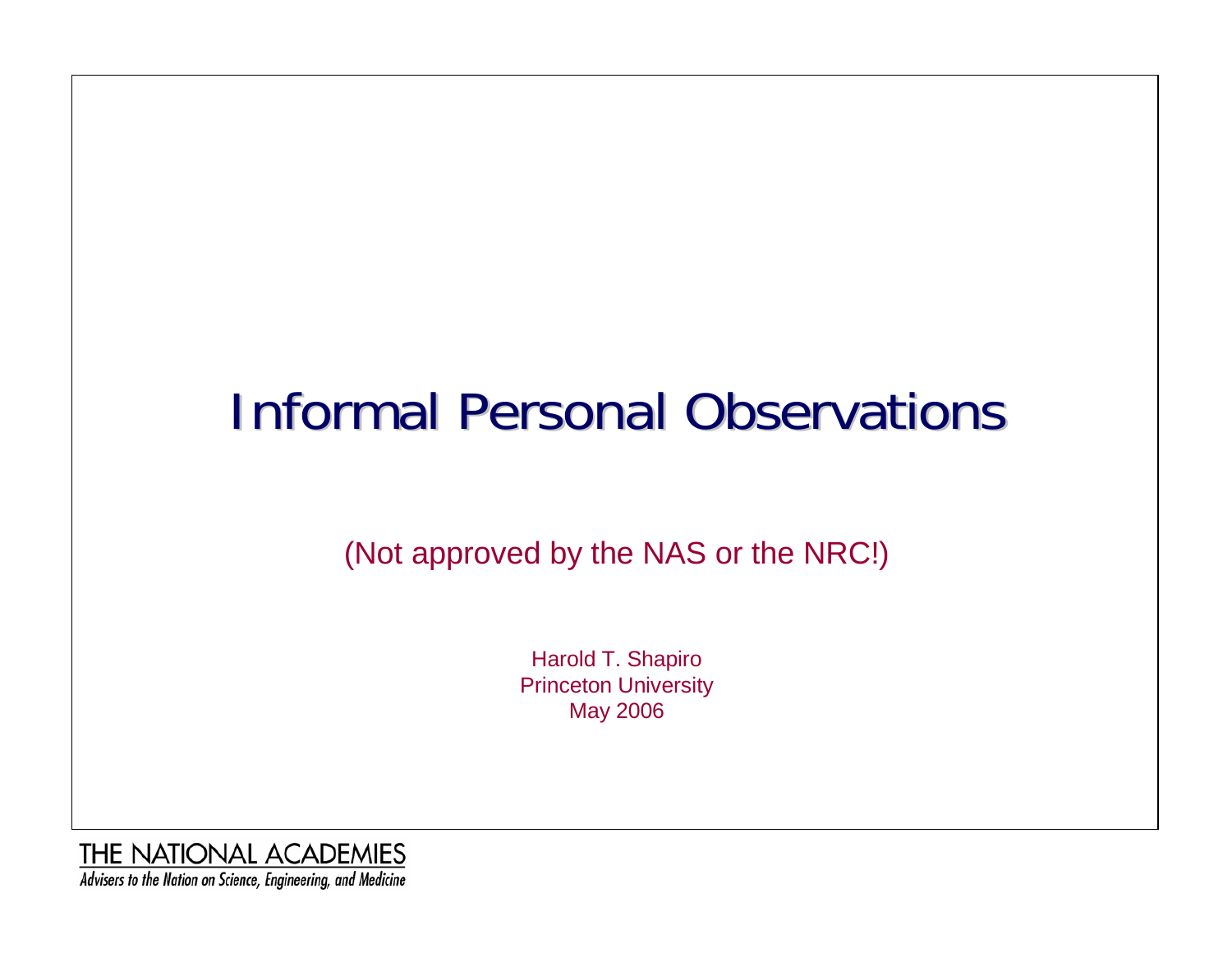# Observations (1)

- Its been a quite remarkable intellectual journey for an "outsider"
- Grateful to the intellectual generosity of particle physicists, both here and abroad
- The ability to confront the current crisis in EPP is partly dependent on the views of the scientific community, but also on forces over which the scientific community has little or no control. [e.g. DoE's other responsibilities, the congressional committee structure, the "energy crisis" etc.]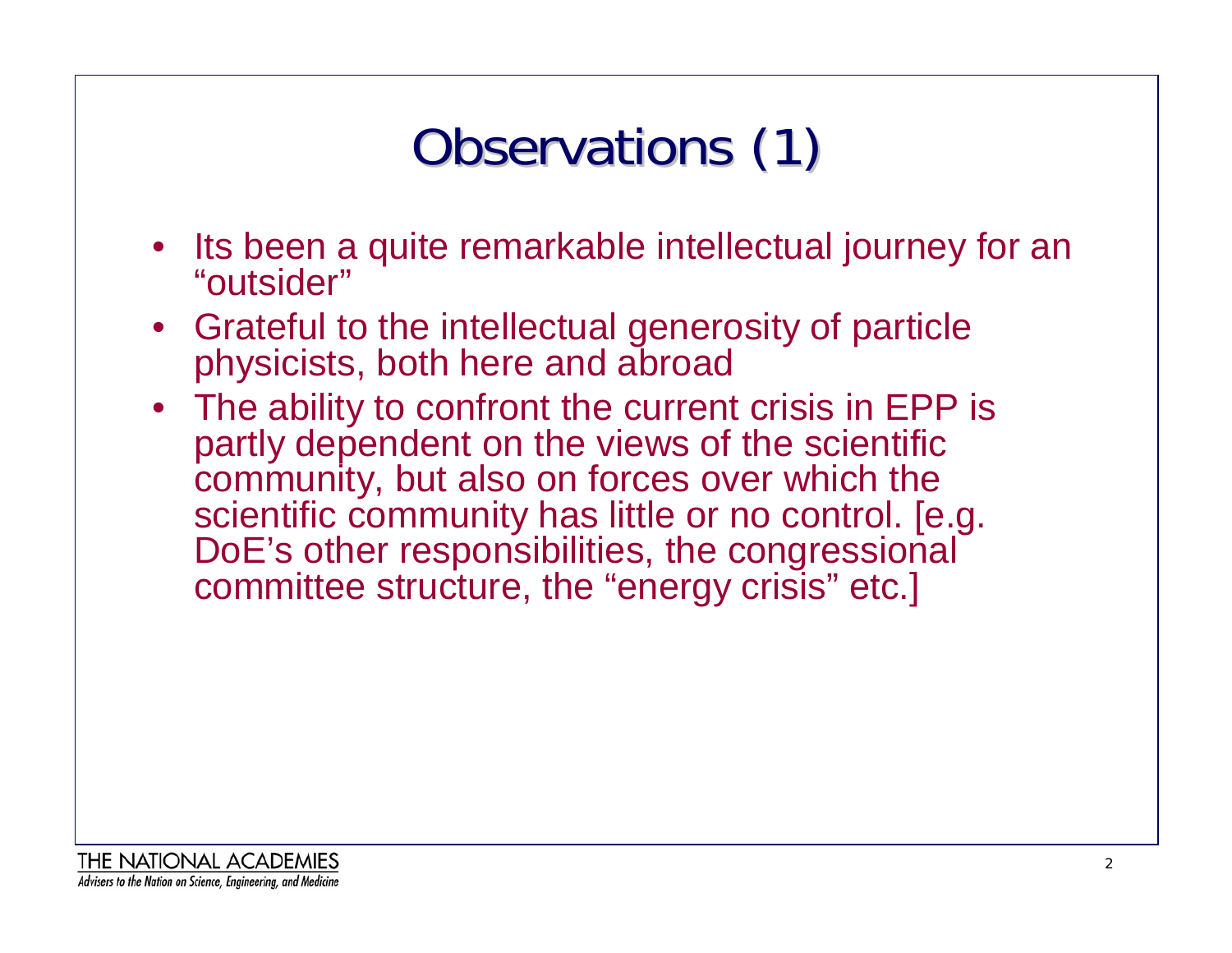# Observations (2)

- For the U.S. particle physics program it is hard to overestimate the critical nature of the next few years
- We need to reverse the momentum of the program which seems to be executing an exit strategy
- The longer we wait the worse our competitive position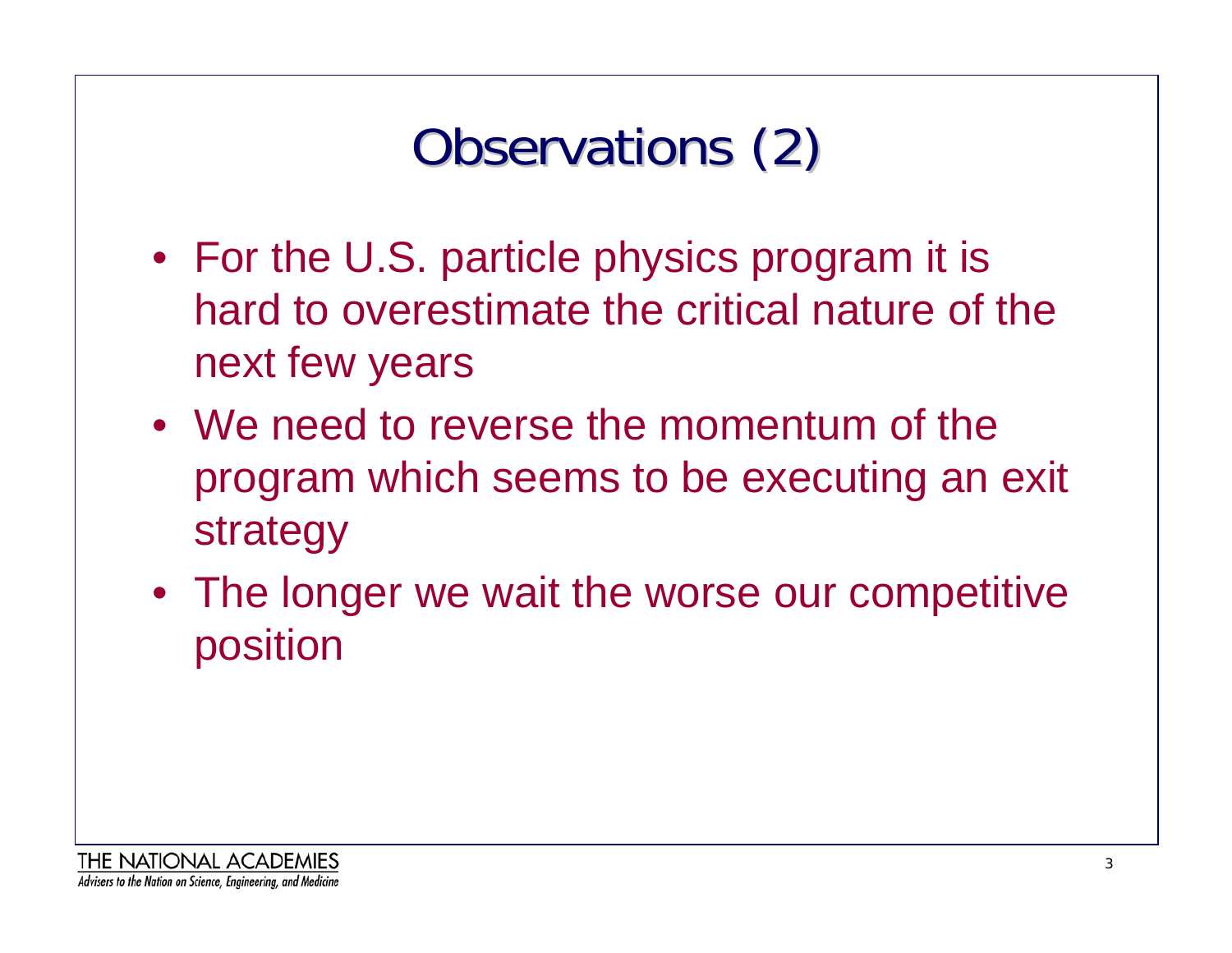#### Particle Physics and the "ACI "

- The current debate over the ACI initiative is a debate over who gets the money, although it is disguised as a debate over which activities most easily and quickly promote economic growth.
- Competitiveness is not won in a day, but in a generation. Understanding this may be the key to additional support for the physical sciences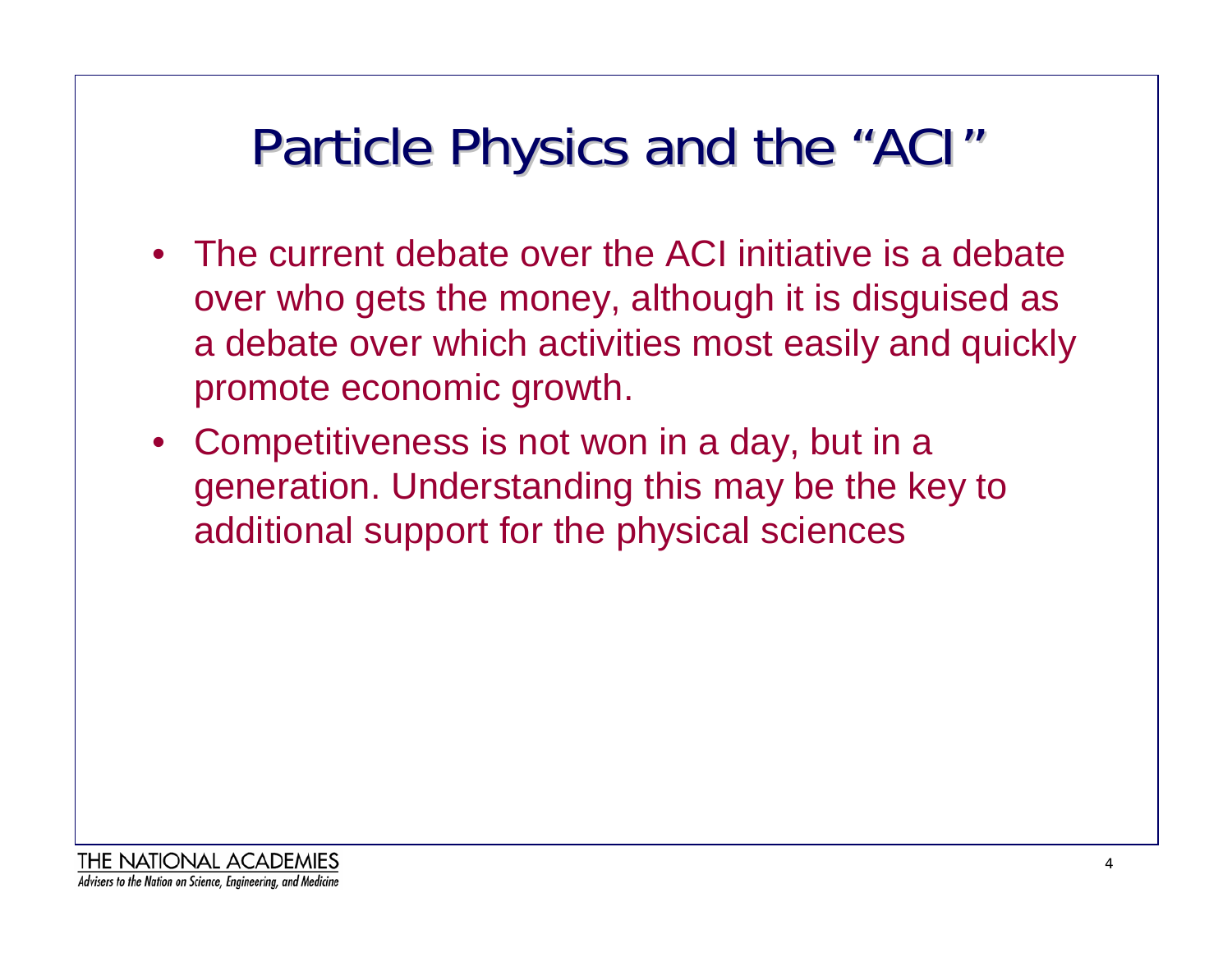#### **BOARD ON PHYSICS AND ASTRONOMY**

THE NATIONAL ACADEMIES Advisers to the Nation on Science, Engineering, and Medicine

### Revealing the Hidden Nature of Space and Time

Final Report of the Committee on Elementary Particle Physics in (*the First Decades of*) the 21st Century

July 2006

**Harold T. Shapiro, Princeton University** *on behalf of the full committee*

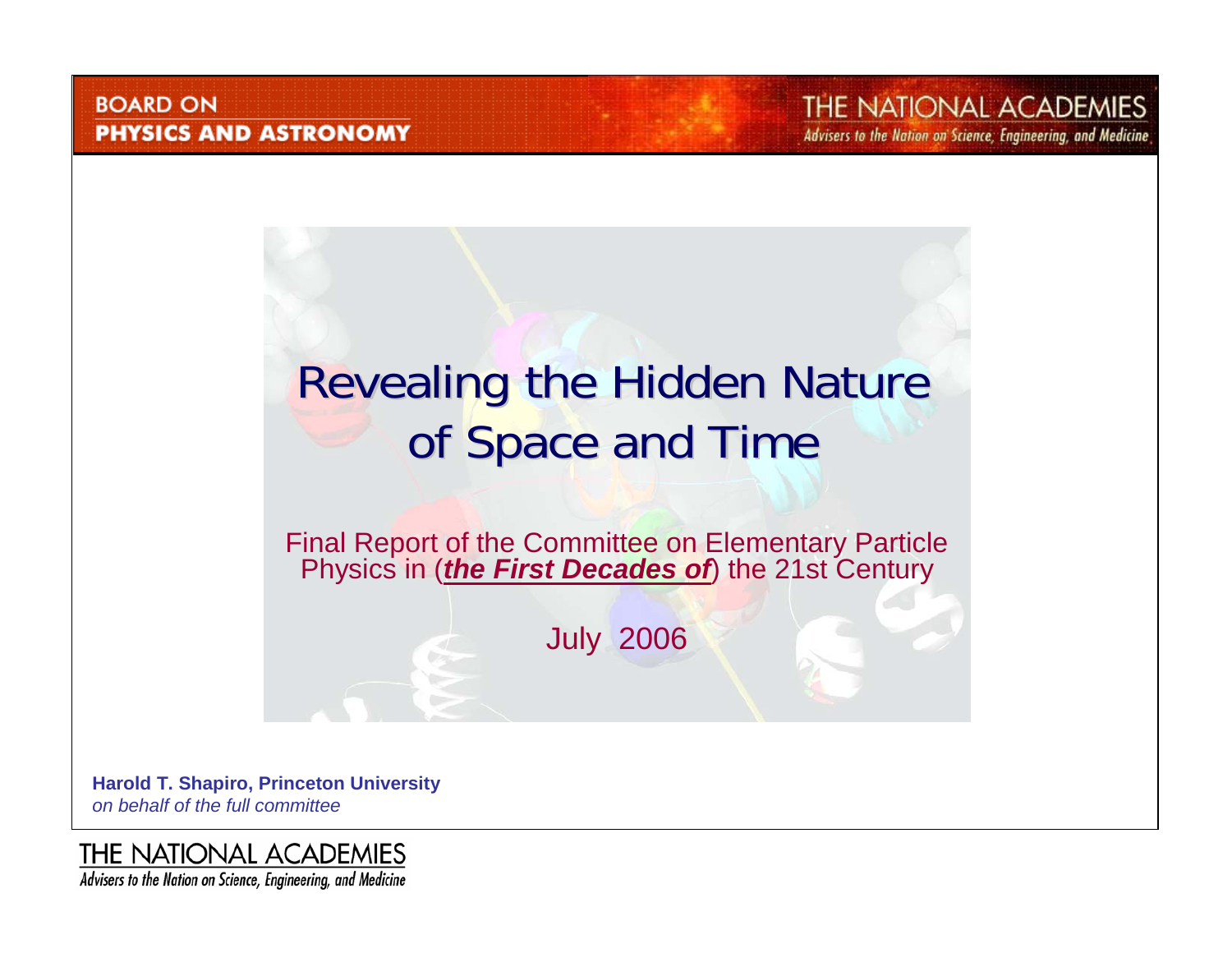### Unusual Features of this "Moment" and this Committee

- Over the past 10 years, many committees have examined the future of elementary particle physics. What, if anything, makes this assessment by the National Academy any different?
- The current status of the U.S. program in a global context is changing
- A "different" and "scientifically pregnant" moment
- $\bullet$ Committee membership was unusual in its breadth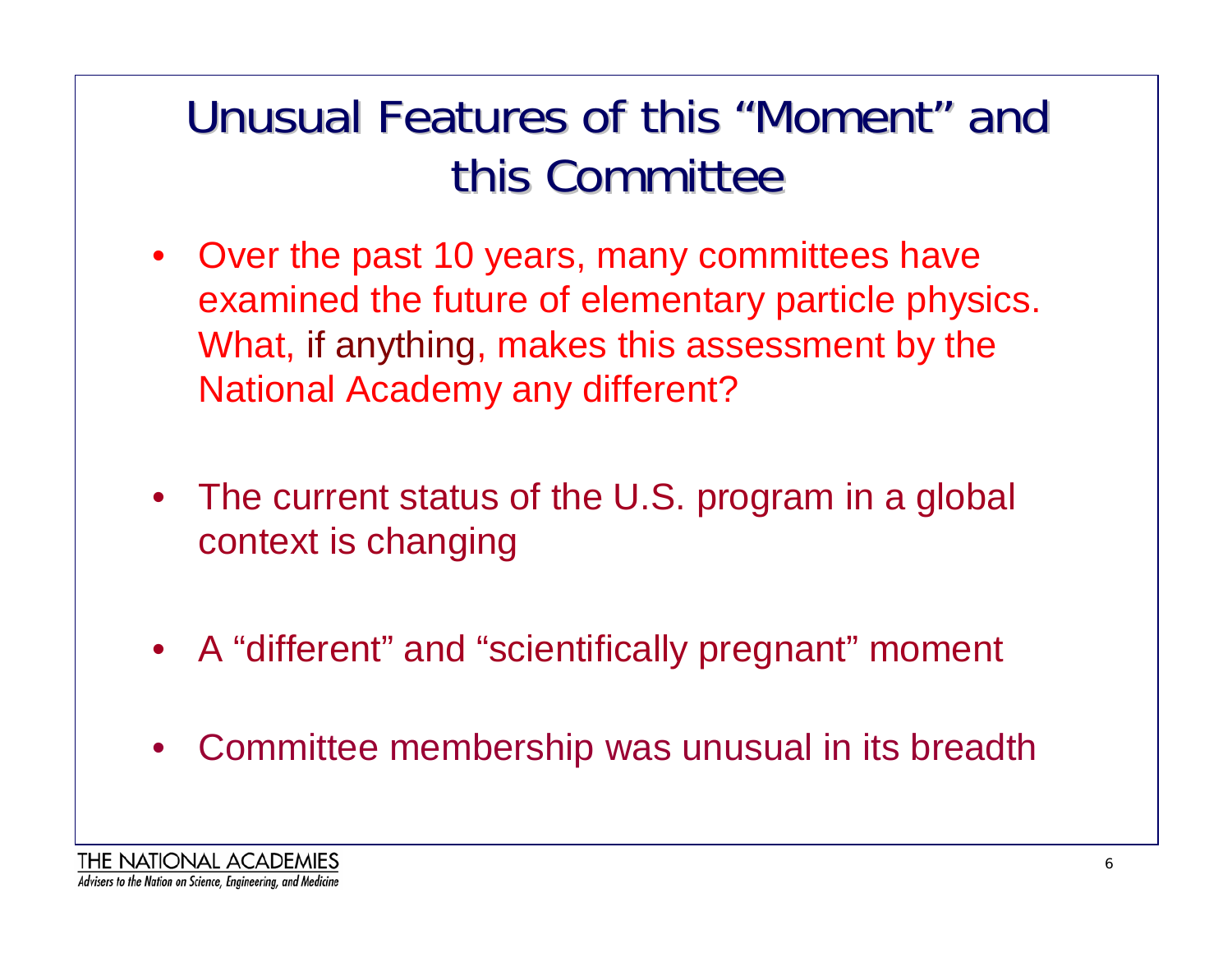# Context of the Report

- The report examines and is framed by some initial conditions:
	- The nature of the scientific opportunities
	- The current status of the U.S. program
	- The current status of programs abroad
	- And a report structure characterized by:
	- An articulation of a set of strategic principles
	- Evaluation of alternative sets of priorities
	- Reasonable budget assumptions [**at least inflationary adjustments]**
	- Selection of ordered priorities
	- (The ongoing national discussion of competitiveness, innovation, and the future position of U.S. science and technology)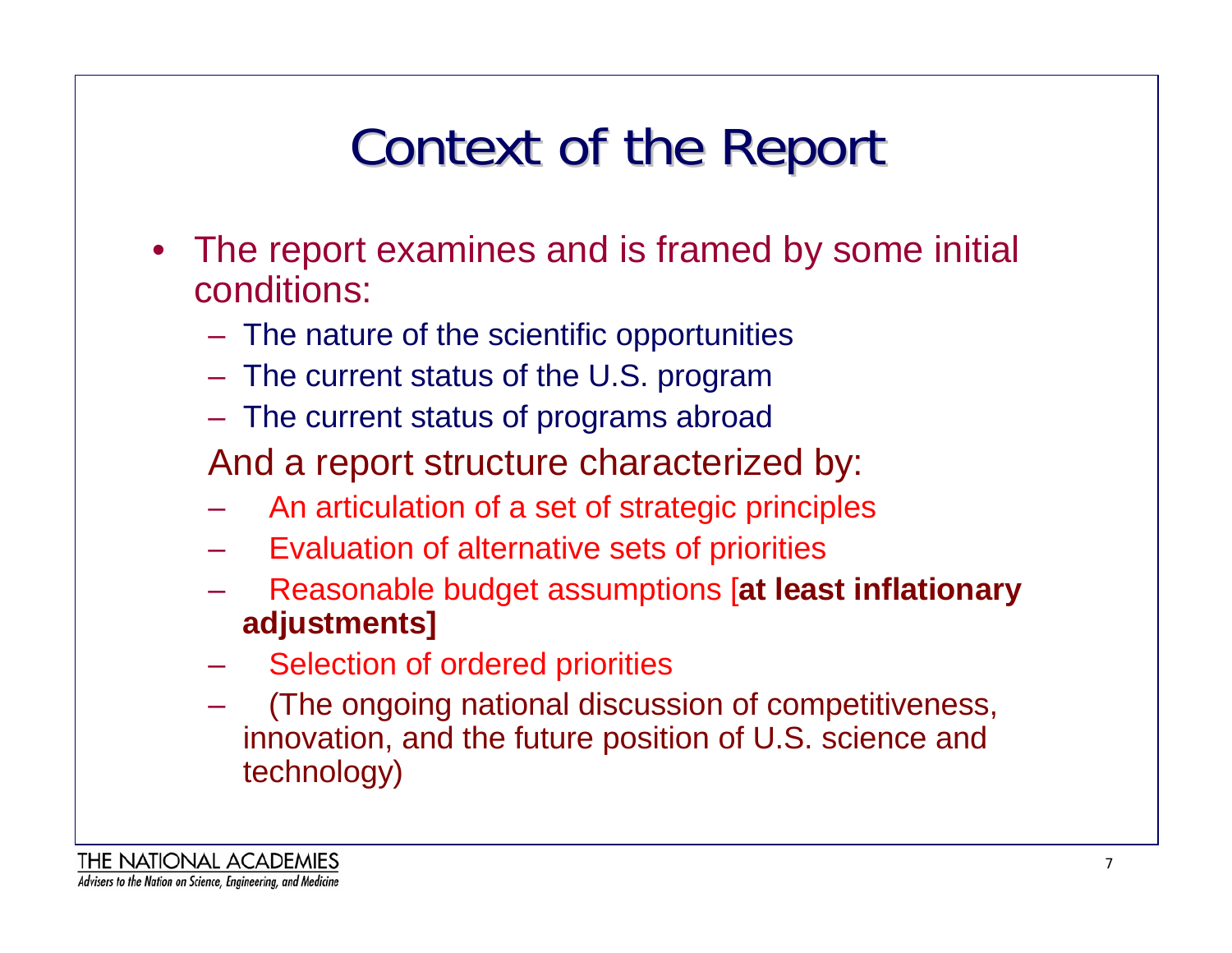# We Worked Diligently [i.e. Hard]

- Committee met at SLAC, Fermilab, Cornell, Washington (multiple times)
- Solicited "Community" Input
	- "Town Meetings"
	- Web Site
	- Written Input
- Visited KEK, JPARC, DESY, and CERN
	- Met with INFN director, Brian Foster, ACFA chair, ICFA chair
	- Non-particle physicists actively engaged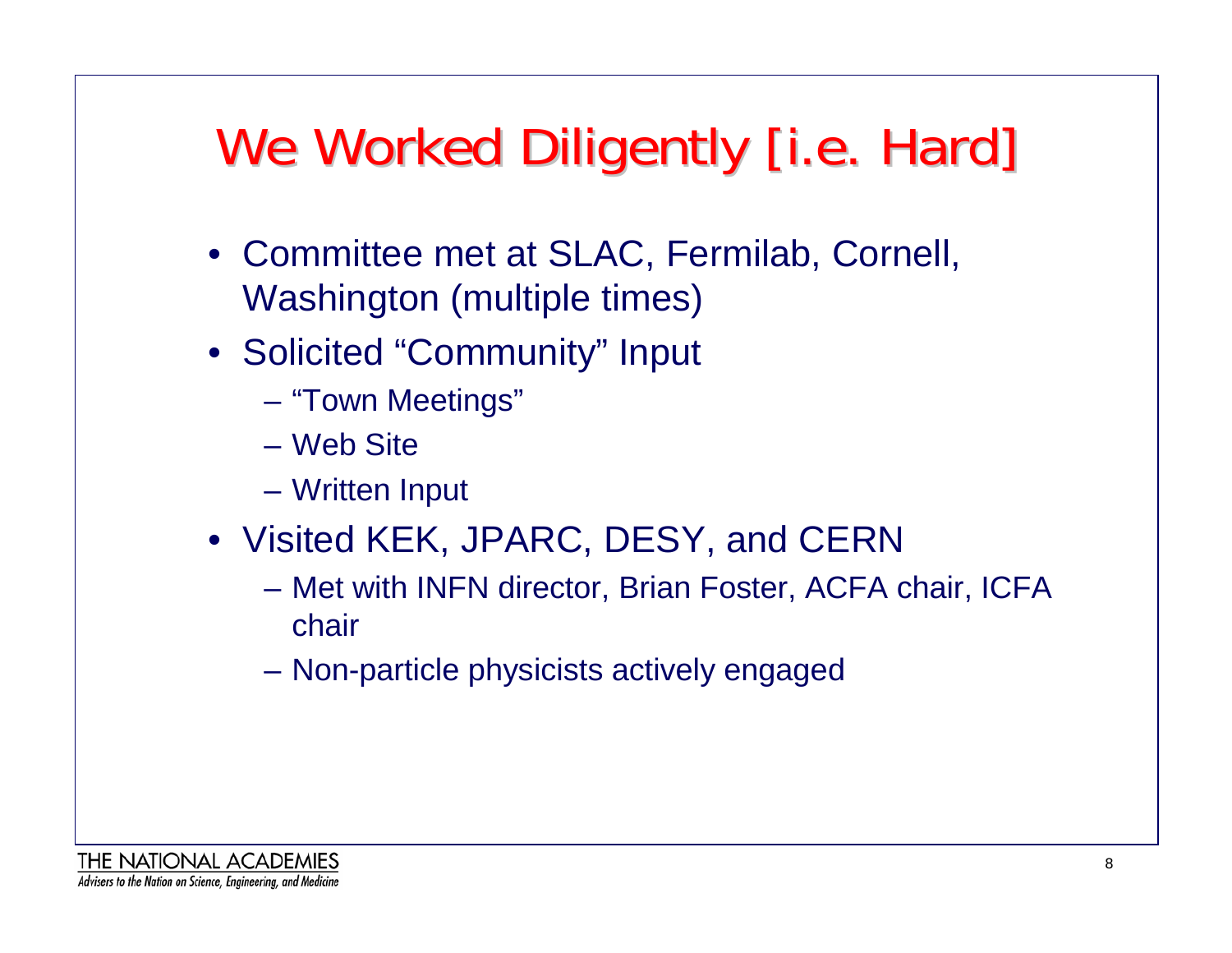### Key Questions in Particle Physics ( Key Questions in Particle Physics (**For The Uninitiated) The Uninitiated)**

- $\bullet$  Can all of the forces between particles be understood in a unified framework?
- $\bullet$  What do the properties of particles reveal about the nature and origin of matter and the properties of space and time?
- $\bullet$  What are dark matter and dark energy, and how has quantum mechanics influenced the structure of the universe?
- • **In the judgment of particle physicists** these questions, together with accumulating experimental evidence, emerging technologies and experimental facilities (*actual and planned*), point to a **potential** transformation of particle physics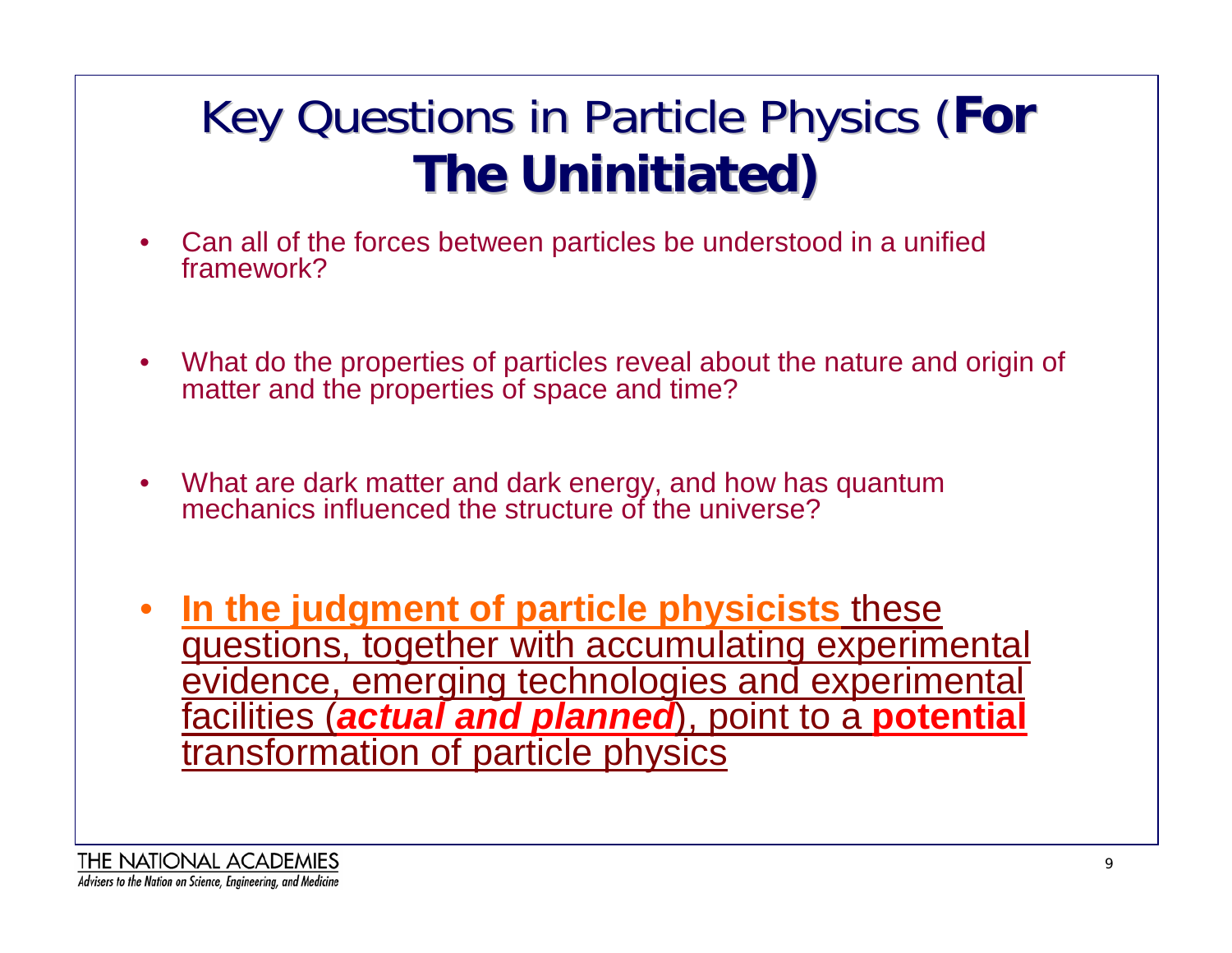#### Nature of the Scientific Opportunities (For the "uninitiated " does Particle Physics still matter?)

- $\bullet$  As a committee of skeptics, outsiders, and insiders, how *exciting* were the scientific opportunities in particle physics?
- $\bullet$  The committee concluded that particle physics continues to be a critical component of the physical sciences
	- Intellectual vitality and connectedness to many other fields
	- Inspiration to and attractor for young people
	- One of the drivers of technological frontiers
- • The committee also concluded that the scientific agenda is especially *exciting* at the present time
	- Indeed, we are perhaps entering the most exciting era of particle physics in at least a generation
- $\bullet$  In addition, particle physics is at a pivotal moment
	- Answers to long-standing questions are now within our technological reach
	- Convergence of separate lines of inquiries has special significance
- $\bullet$  New tools such as the LHC and *proposed* ILC are poised to address these mysteries and make profound discoveries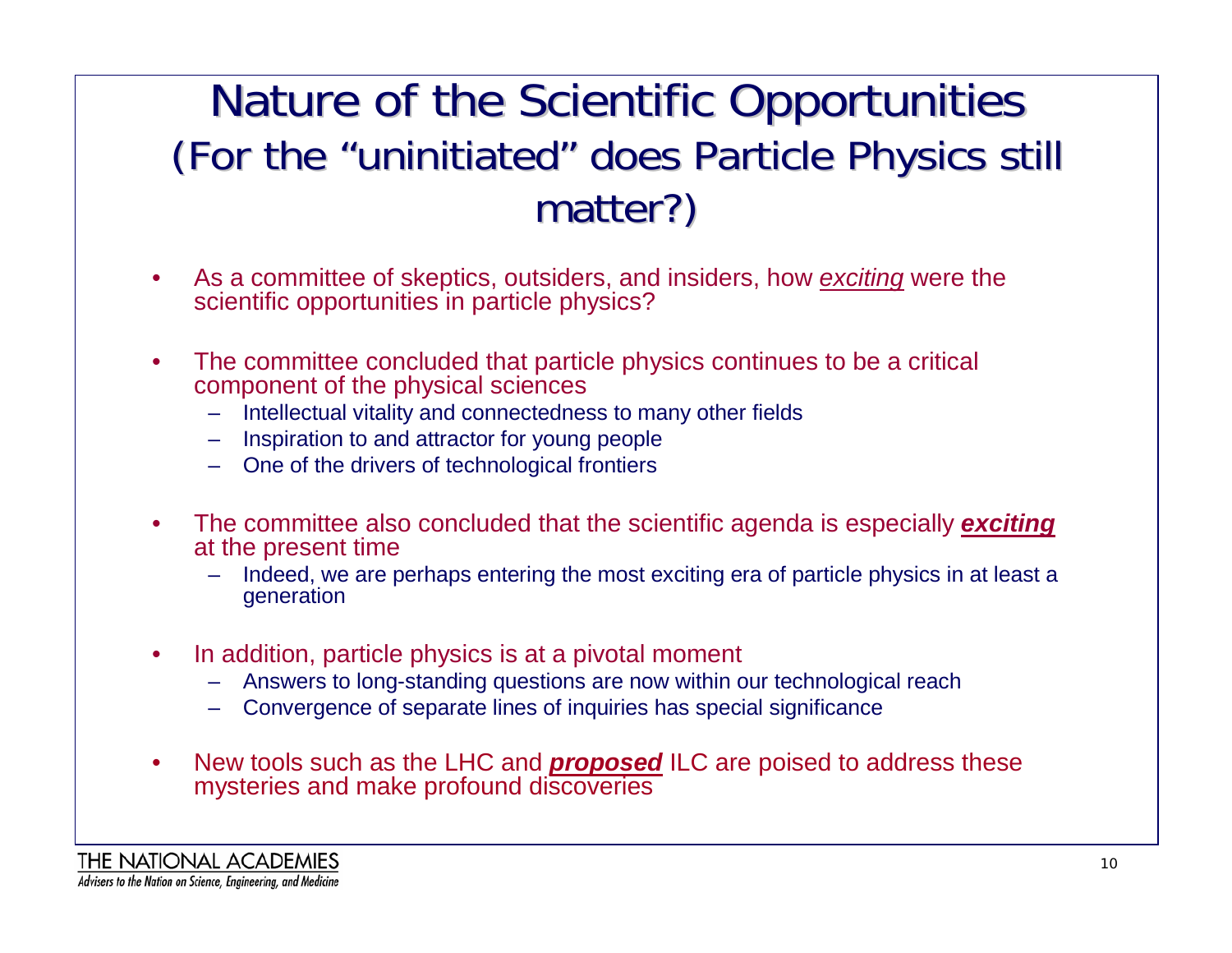# Status of the U.S. Program

- •Historical distinction
- •Stagnating level of support for past 10 years
- $\bullet$ Intellectual center of gravity moving abroad
- • Major experiments are coming to the end of their scientifically useful lives
- $\rightarrow$  There is no clear follow-on plan in place
- • $\rightarrow$  Significant risk of losing substantial (intellectual and financial) resources
- • $\rightarrow$  However, there is a "silver lining"
	- As facilities close or change focus, resources are becoming available *within the program* to support and launch new initiatives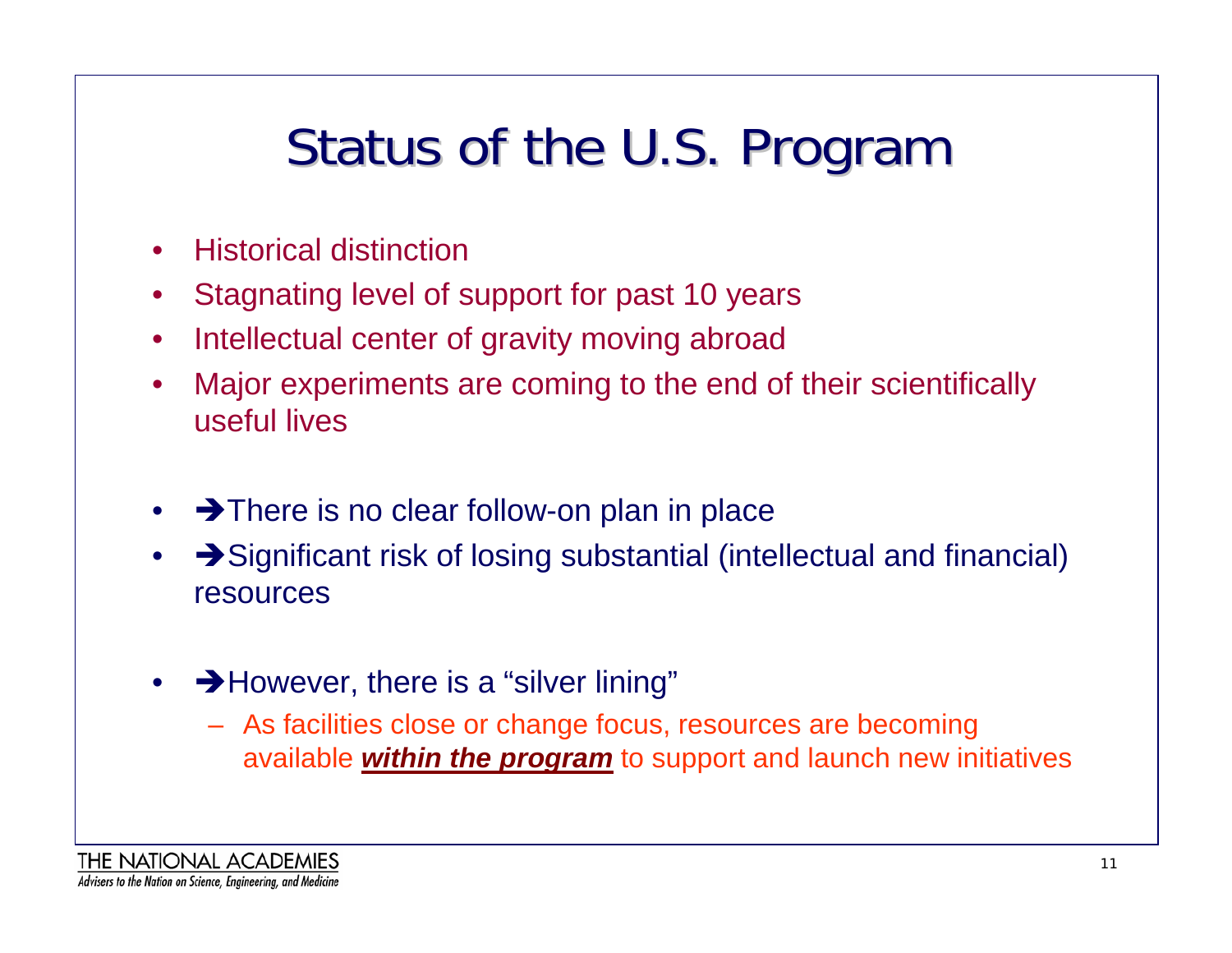# Experimental Opportunities Experimental Opportunities

- • Particle physicists employ three general sets of tools for addressing these questions
- • High-energy beams
	- Accelerators operating at higher energies create new particles and new patterns of interactions because they probe smaller scales of time and distance
- $\bullet$  High-intensity beams
	- Effects of nature are often quite subtle and can require studying millions and millions of interactions to tease apart the underlying principles
- $\bullet$  Nature's particle sources
	- Many of these particles occur "naturally" throughout the universe
	- Particles from the cosmos, the sun, and even natural radioactivity can provide key information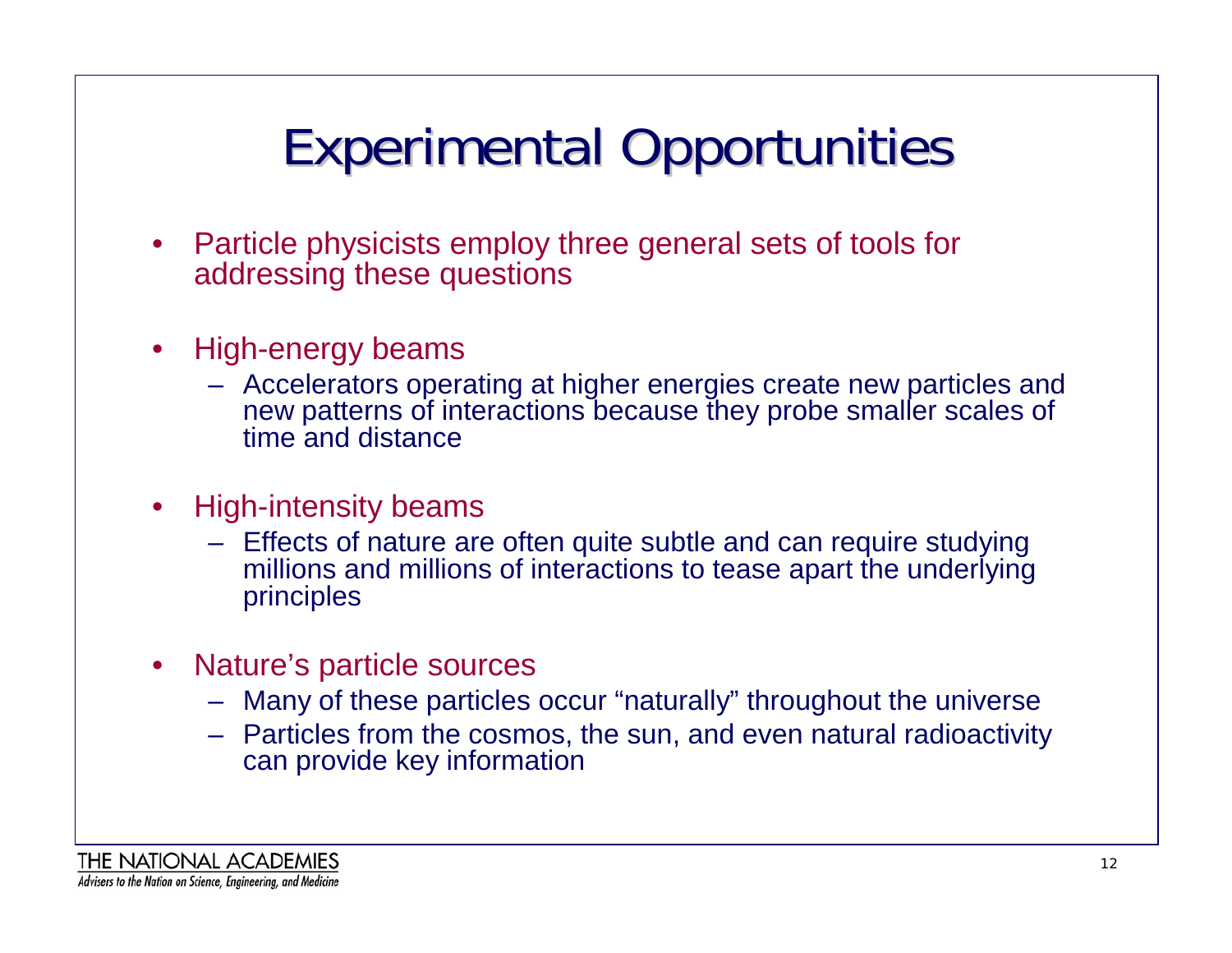### **International Linear Collider**

- • Scientific role
	- – LHC will map out the territory, but a precision tool will be necessary for a comprehensive understanding
- • Cost and schedule
	- –Global scientific consensus has led to a world-wide planning activity (the Global Design Effort)
	- – Key objective is determination of a credible design, cost, and schedule. *However the committee proceeded under the assumption that the cost was "like" the LHC and would require an international partnership.*
- $\bullet$  Relative timing
	- ILC would only become tenable after cost and initial LHC results complete the grounds for decision-making.
- • Potential opportunity for the United States ?
	- Preliminary investment of *risk capital* is needed
	- A successful U.S. bid-to-host requires taking initiative now.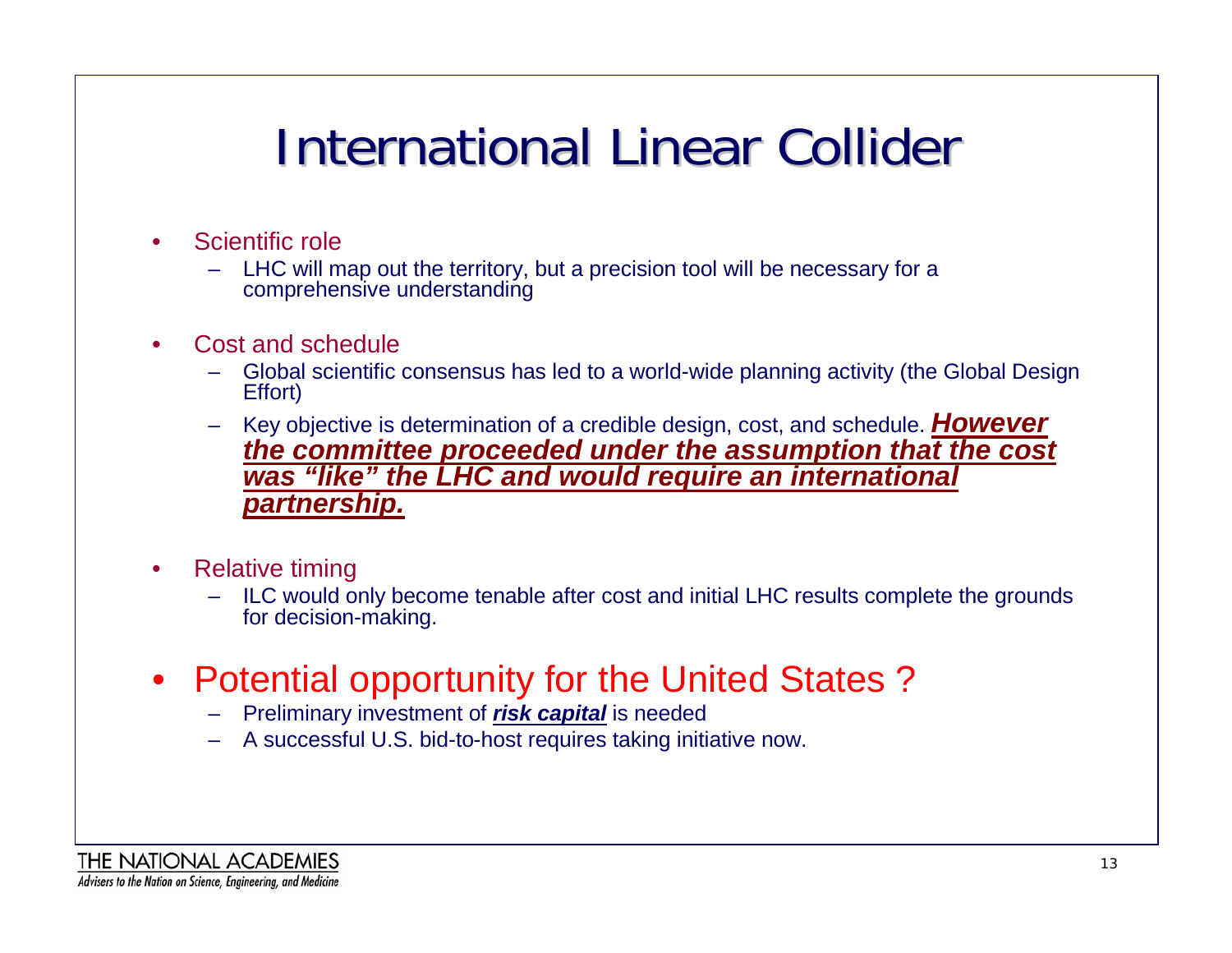### Is There a Leadership Strategy Going Forward?

- In the context of the global effort, to what role should the United States aspire? In particular is leadership important?
	- Without achieving a leadership role within the global effort, the U.S. program could not sustain its distinction and would become a much smaller and less relevant effort
	- – Being among the leaders is critical for fully realizing the intellectual, economic, social, and cultural dividends from the investment of public resources
- Given the extraordinary scientific opportunities, the available human capital, and the current state of the U.S. effort, was there a path forward that could sustain (or regain) the United States' distinction in this field?
- The committee articulated a strategic framework and evaluated several alternative strategies **aimed at leadership** and under different budget scenarios
	- Clear priorities were proposed within this framework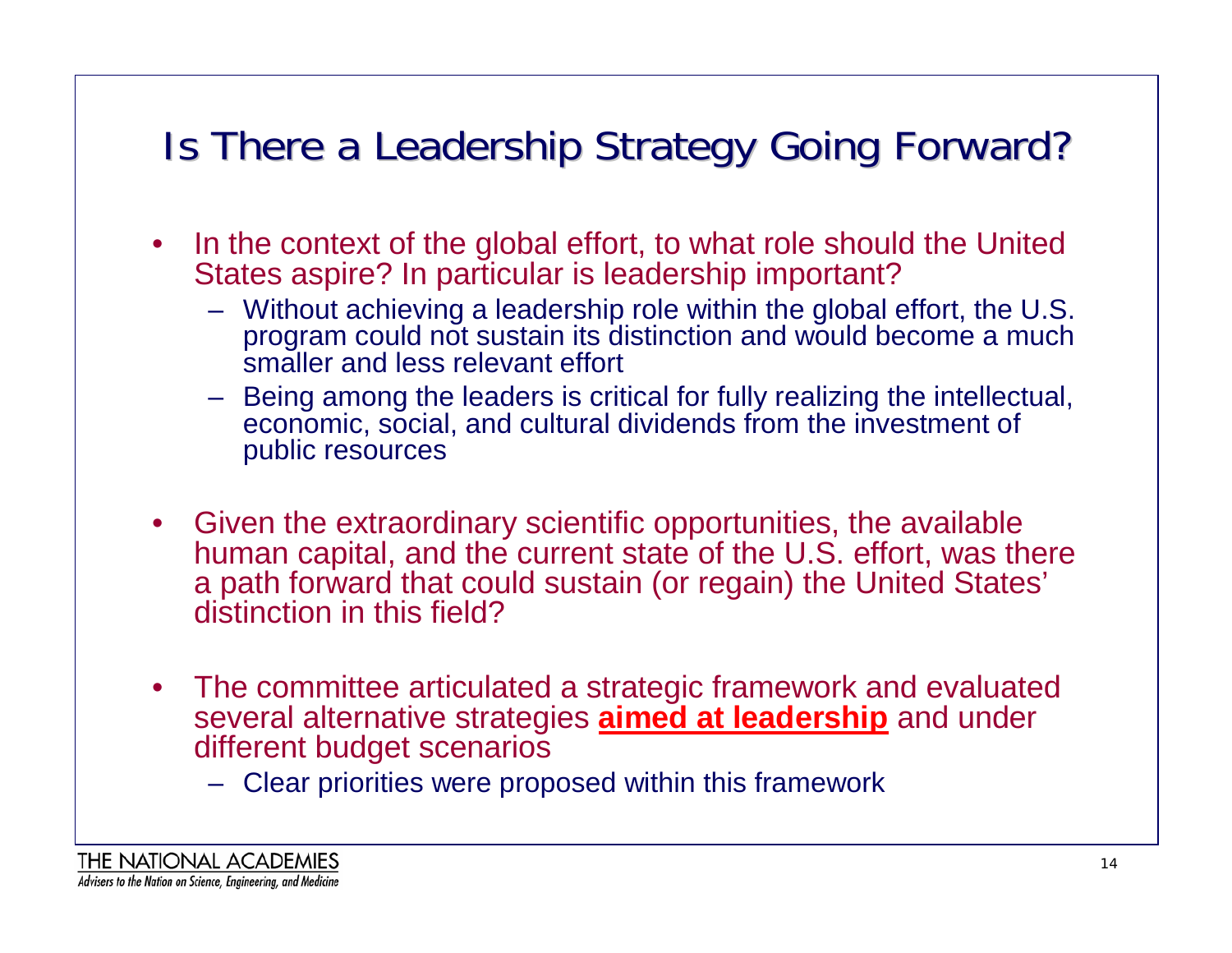### **Strategic Principles and Priorities**

- The strategic principles are designed to set out the general framework or constraints within which particular priorities are selected.
- The priorities reflect both the long term aspirations of the program the necessary flexibility to adjust somewhat to the empirical facts that emerge from year to year.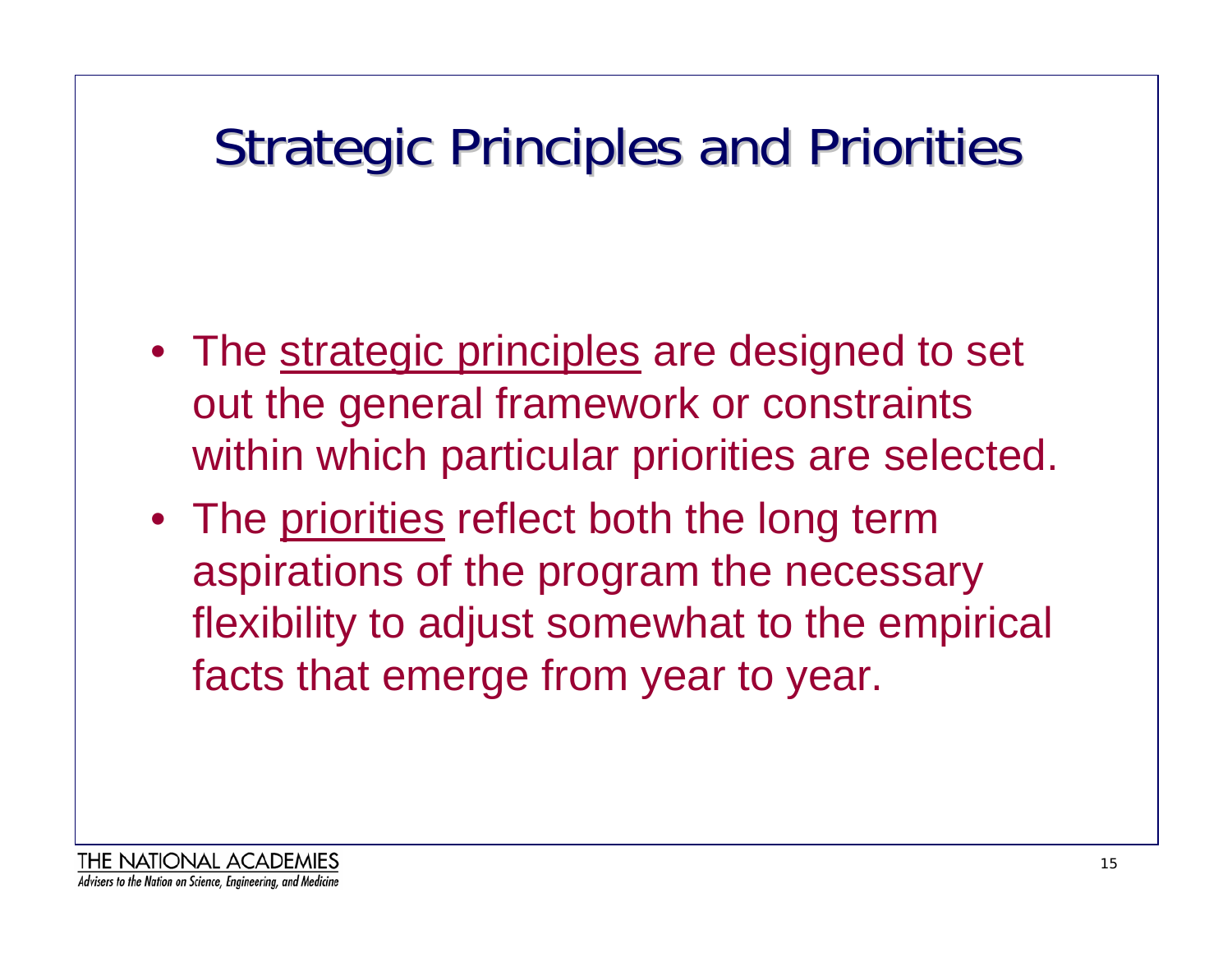# Strategic Framework (1)

- Particle physics is an important part of the national effort in the physical sciences
	- Key intellectual role in physics
	- Driver of scientific and technological frontiers
	- Inspiration and attraction for future generations
- The United States should aspire to a leadership role in the global program of particle physics
	- In the modern world, leadership does not mean singular dominance but rather taking initiative at the frontiers, accepting appropriate risks, and catalyzing partnerships both at home and abroad
	- *We need to put greater emphasis on strategic international partnerships*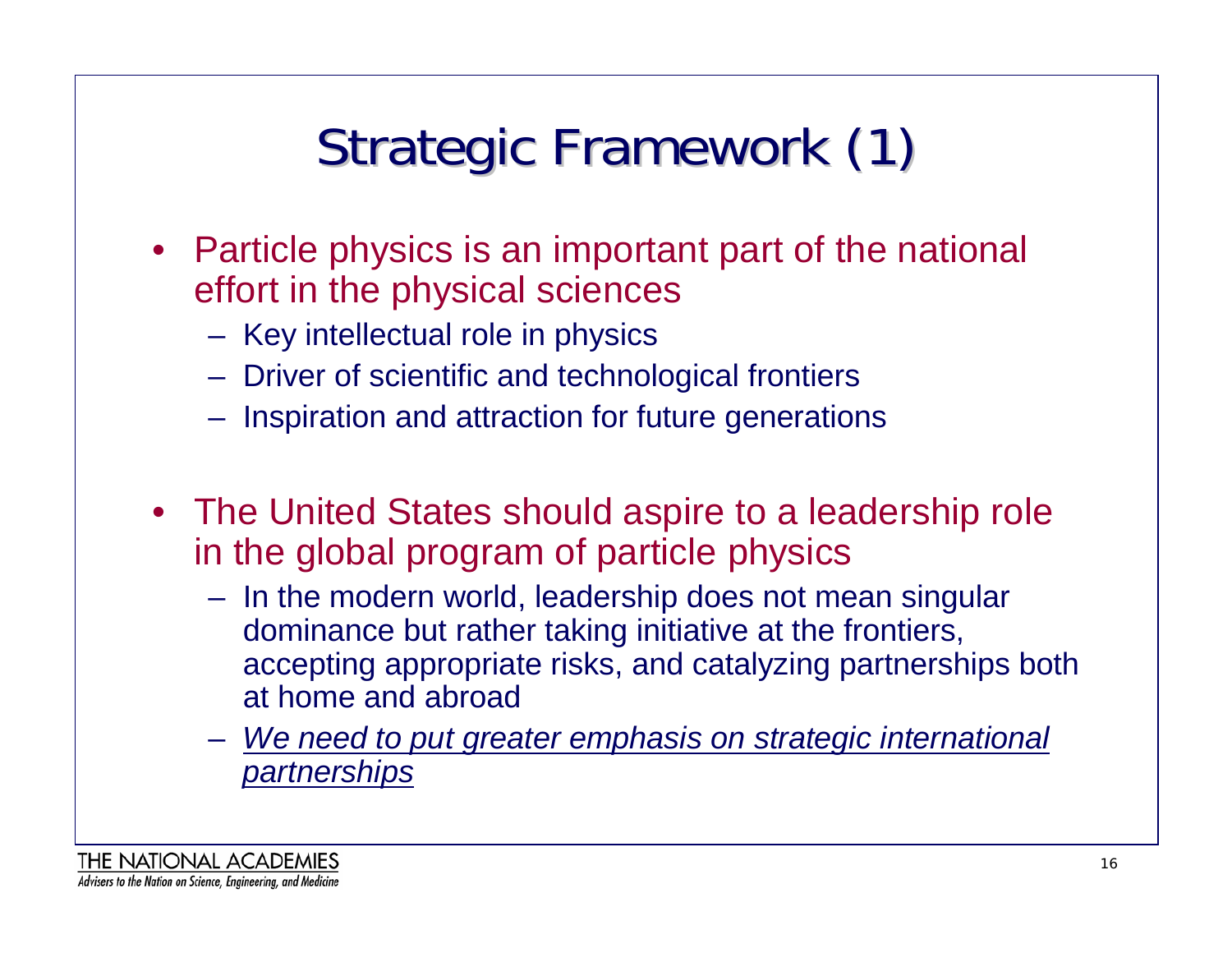# Strategic Framework (2)

- $\bullet$ A diverse portfolio of activities is crucial
- $\bullet$  Need for vision, priorities, *risk taking,* flexibility, and responsible budgets
- $\bullet$  To fully achieve the potential of particle physics, multi-year planning is required
	- Large-scale science requires long-term commitment
- $\bullet$  The administration of U.S. program in particle physics is poised for change
	- With some national labs changing their focus, Fermilab will become even more central to the particle physics community
	- A new level of national and international planning is required to provide a full range of opportunities to physicists, to explore a wide range of approaches, to be good stewards of public funds and thus to increase the probability of important discoveries
	- Advisory and guidance processes for the field should be adjusted accordingly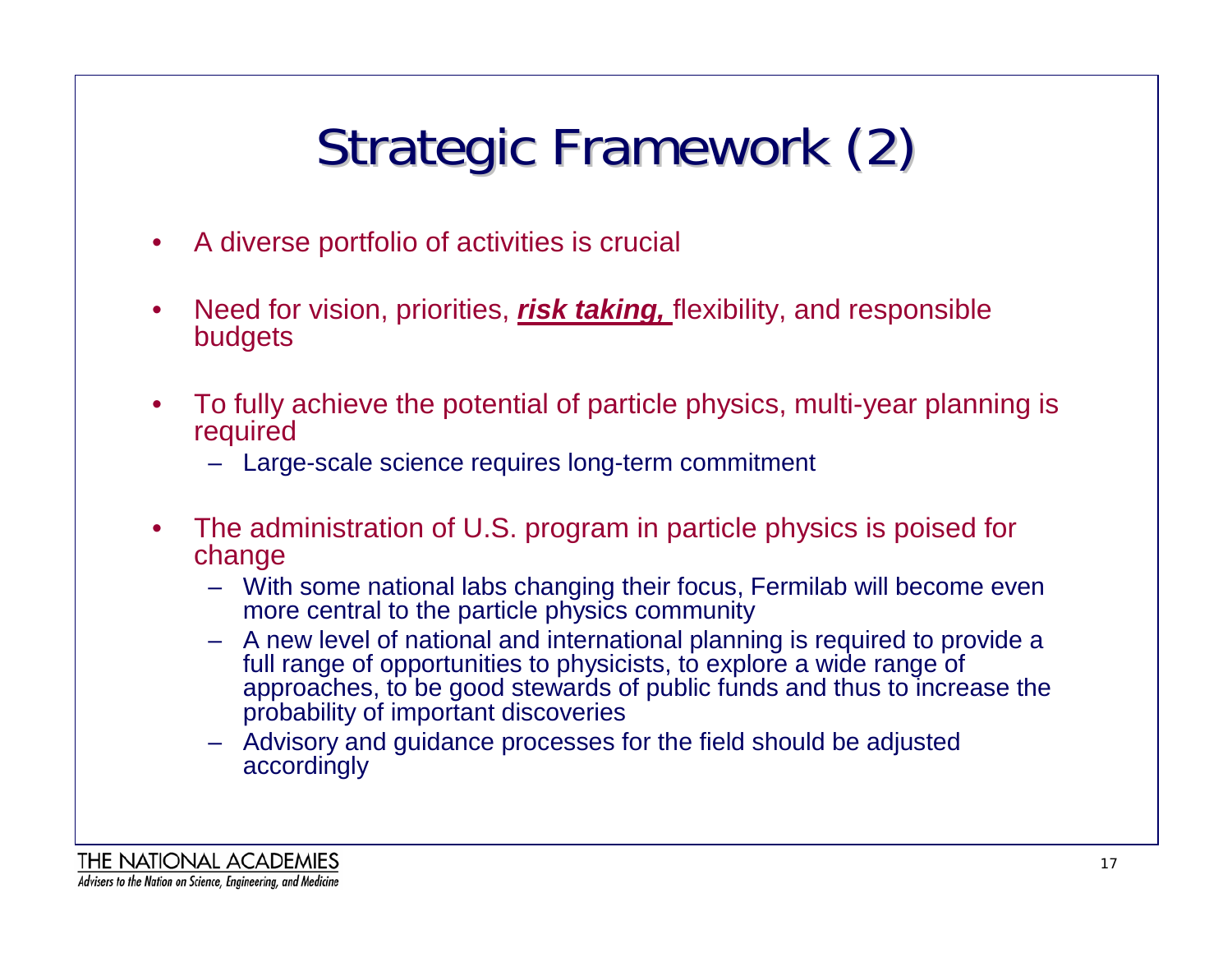### Alternative Sets of Priorities

- Committee considered a broad array of strategies and scenarios
	- One set class of priorities rejected any consideration of a major commitment to new accelerator facilities here, while another set of priorities included investments aimed at the potential establishment of new domestically based experimental facilities to study Terascale physics under laboratory conditions *[i.e. the ILC]*
- The committee believed that only a strategy which included a major commitment to exploit the Terascale opportunities both at the LHC *and* with domestically based accelerator facilities would yield the highest risk adjusted return for the U.S. program and the best opportunity sustain (or regain) U.S. distinction in this area
	- Choosing not to pursue on a broad front the direct exploration of the Terascale would be equivalent to "folding our hands" and walking away from leadership in particle physics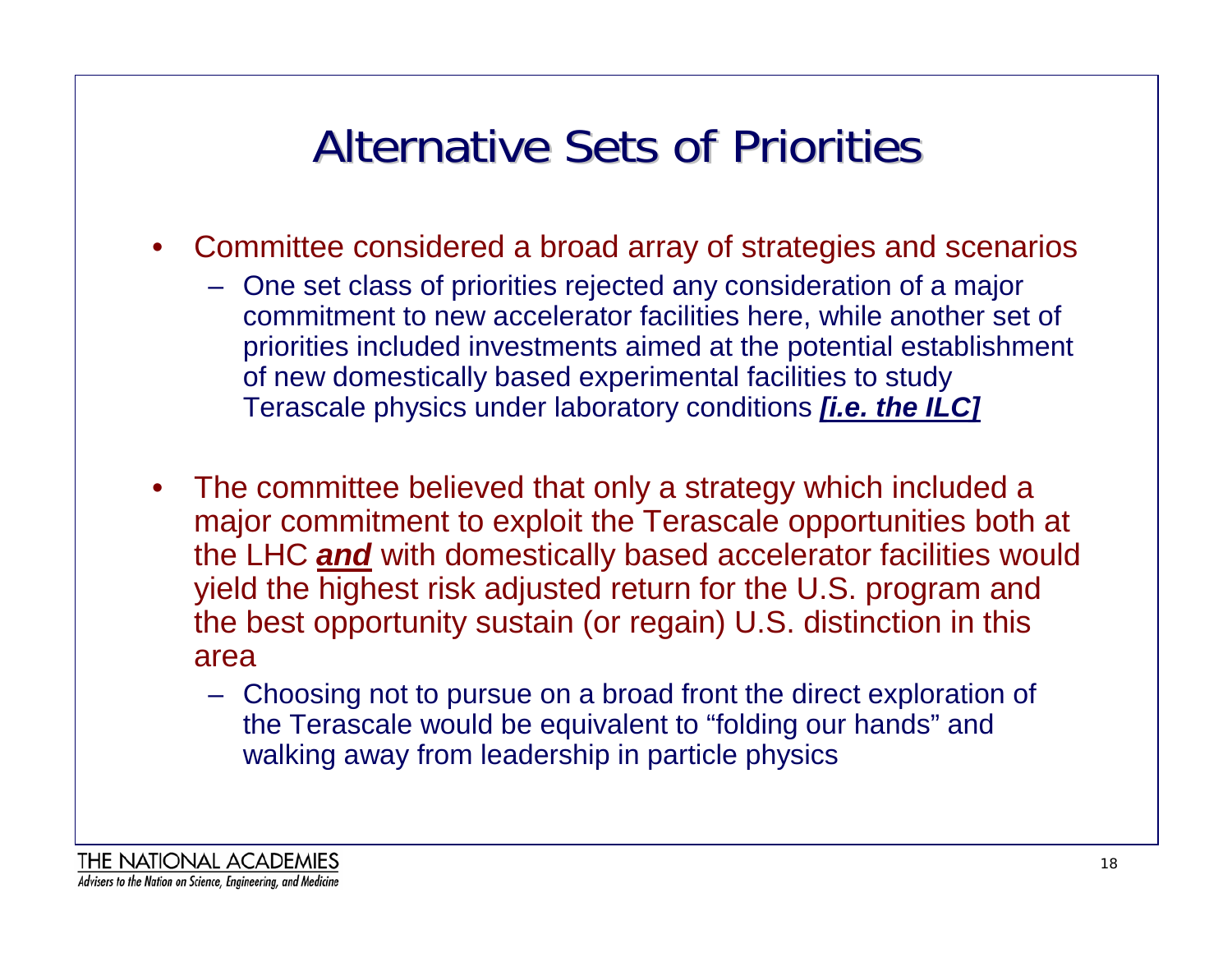# **Ordered Priorities**

- 1. Exploit the opportunities offered by the LHC
- 2. Plan and initiate a comprehensive program to participate in the global effort to complete the necessary R&D to design and plan an international linear collider
- 3. Do what is necessary to mount an internationally compelling bid to build the international linear collider on U.S. soil
- 4. Seize the opportunities at the intersection of particle physics, astrophysics, and cosmology by coordinating and expanding domestic efforts
- 5. Pursue an internationally coordinated, staged program in the physics of neutrinos and proton decay
- 6. Pursue precision probes of physics beyond the Standard Model using available resources as a guide to overall level of effort while maintaining diversity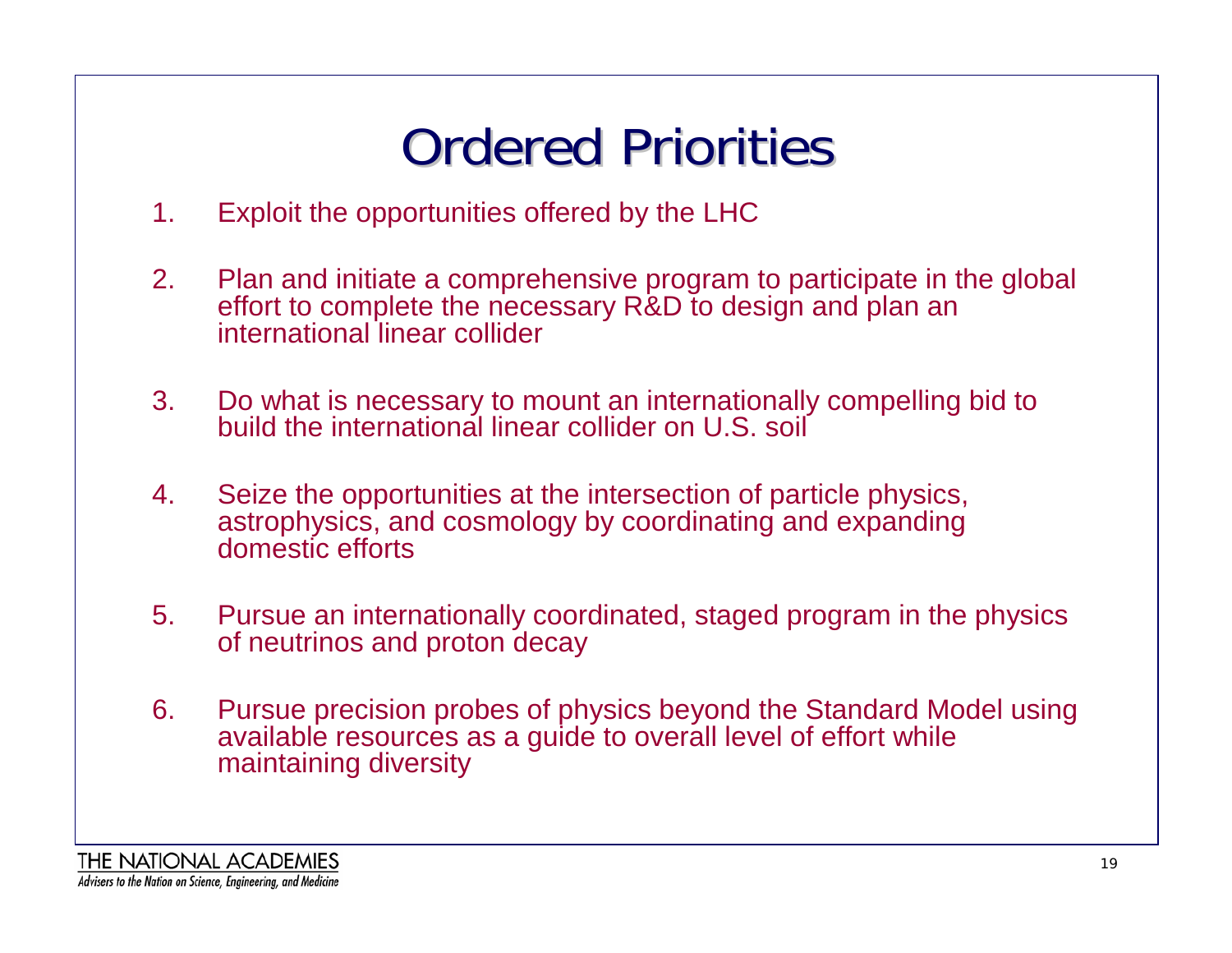## Report in a Global Context

- • The committee considered the U.S. role in the global effort at great length
	- The nation must "pull its own weight" in terms of hosting nextgeneration facilities and catalyzing the international partnerships required to make them possible
	- "The United States should move away from an almost certainly futile attempt to maintain dominance and toward an approach where leadership comes from developing and brokering mutual gains for partners"
	- PAST: "We're going to build this; will you help us?"
	- FUTURE: "What can we best build together?"
- $\bullet$  In articulating its priorities, the committee chose a strategy that leverages U.S. strengths for the global community and adds to the long-term vitality of the entire field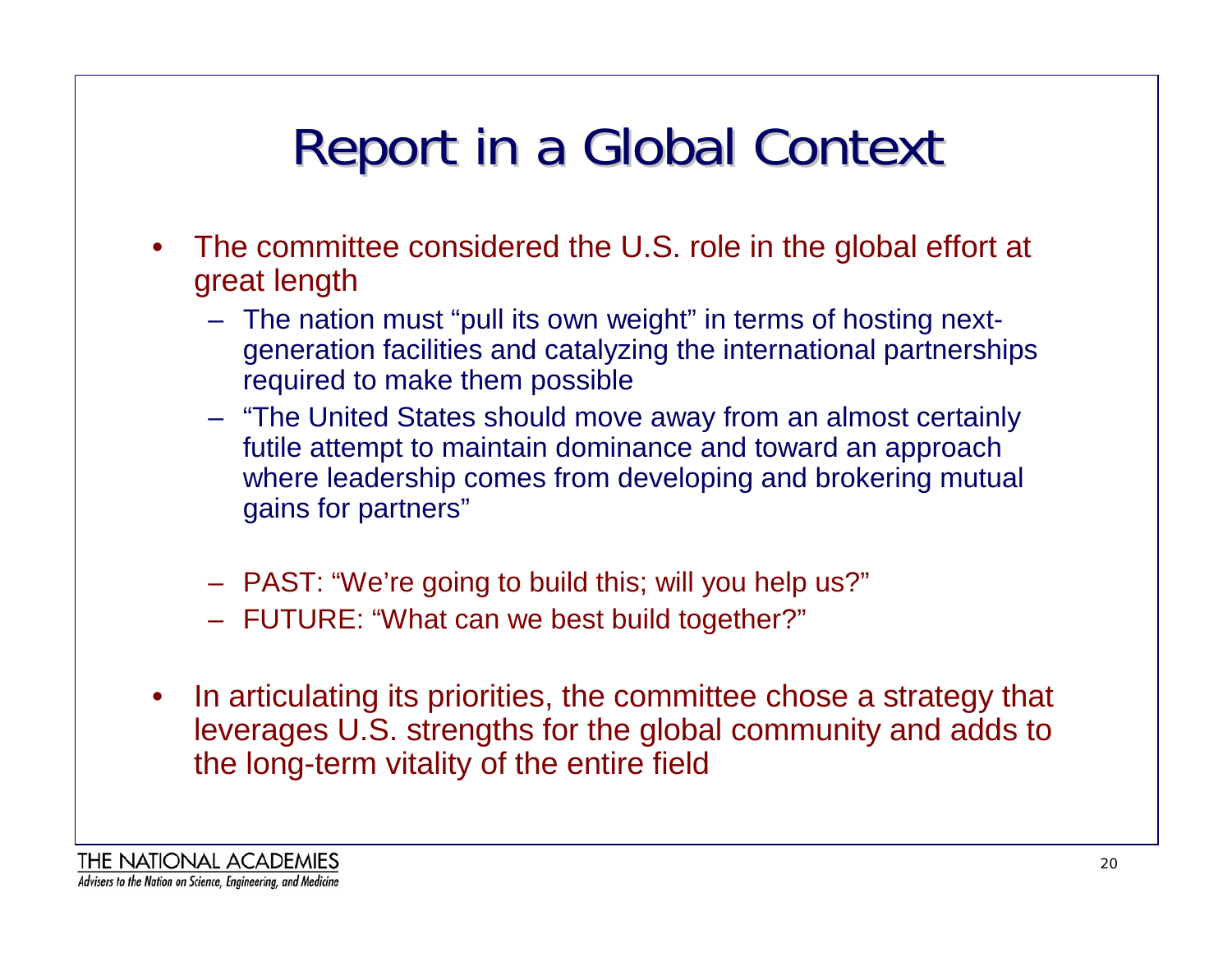### What the Report Means for the National Laboratories

- $\bullet$  Science program of the national laboratories is evolving
	- Fermilab will become the only laboratory primarily devoted to particle physics and this 'fact' will have implications for its scientific agenda
	- **Can a competitive, globally relevant national program be sustained if the major new initiative is an accelerator-based neutrino program at Fermilab?**
	- The committee thought very hard about this possibility but could not see a long-term leadership role for the U.S. in this scenario
	- Thus, the committee recommends that the U.S. lead an international effort to consider how best to coordinate a long-term global effort with longbaseline neutrino experiments
- $\bullet$  Fermilab will play a key role in mobilizing and working with the country's best talent and resources in implementing a national vision that has strategic importance in the global context
- $\bullet$ Fermilab is a strong contender to have the ILC sited nearby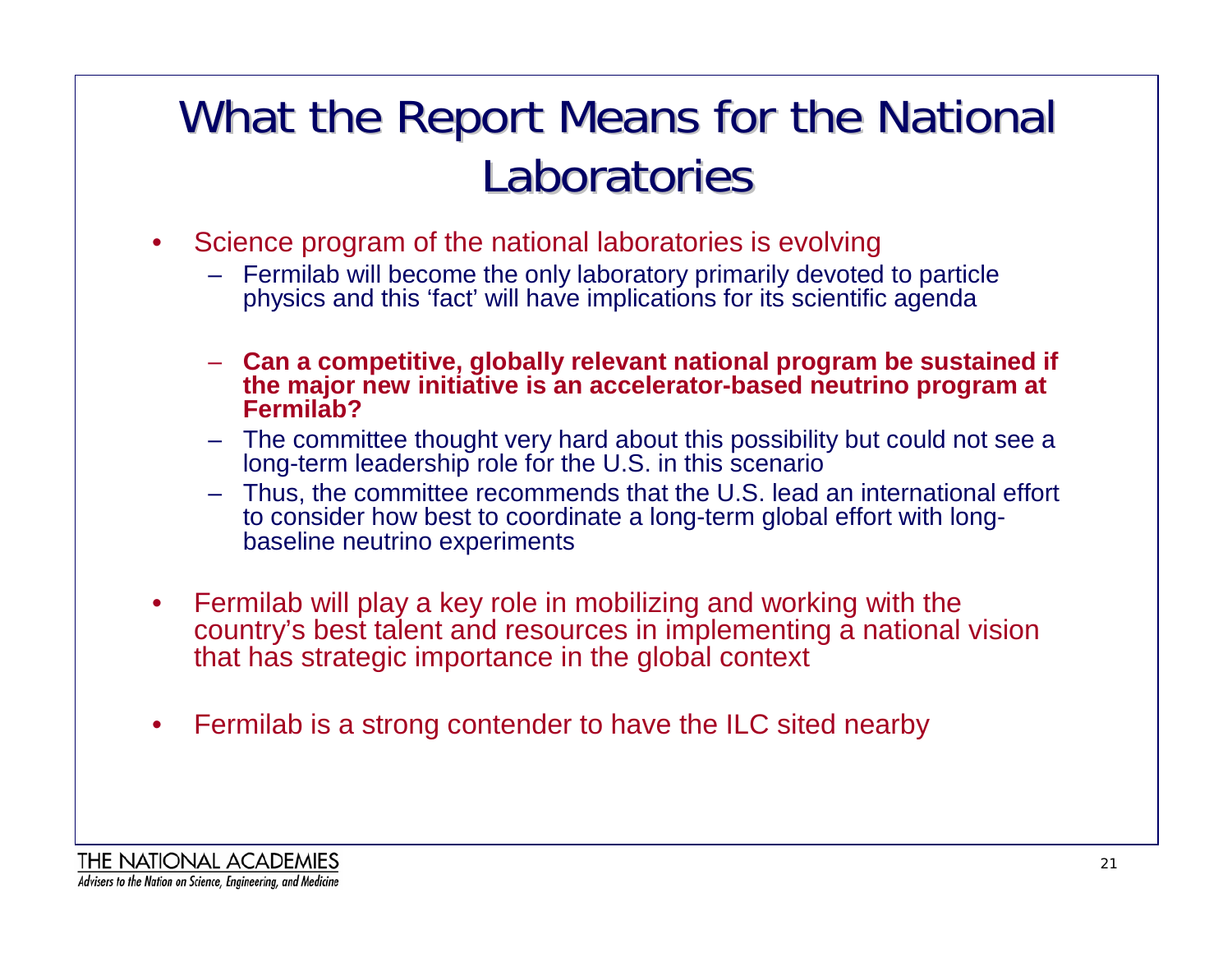# Take Home Message (1)

- $\bullet$  Particle physics is at a special time: There is great theoretical and experimental evidence that a revolution could be in the making
	- – The current theory, the Standard Model, has proven to accurately describe nature
	- New discoveries such as the mass of neutrinos, dark energy, and dark matter all point to new phenomena
	- Discoveries in particle physics have led to new insights about the cosmos, but the story has just begun
- • The next step is not just a small step: it could be the next revolution
	- The convergence of interests in this energy range from particle physics, astrophysics, and cosmology indicate the potential for major scientific breakthrough
	- Discoveries are anticipated that will change how we think about particle physics, the universe, and the nature of space and time around us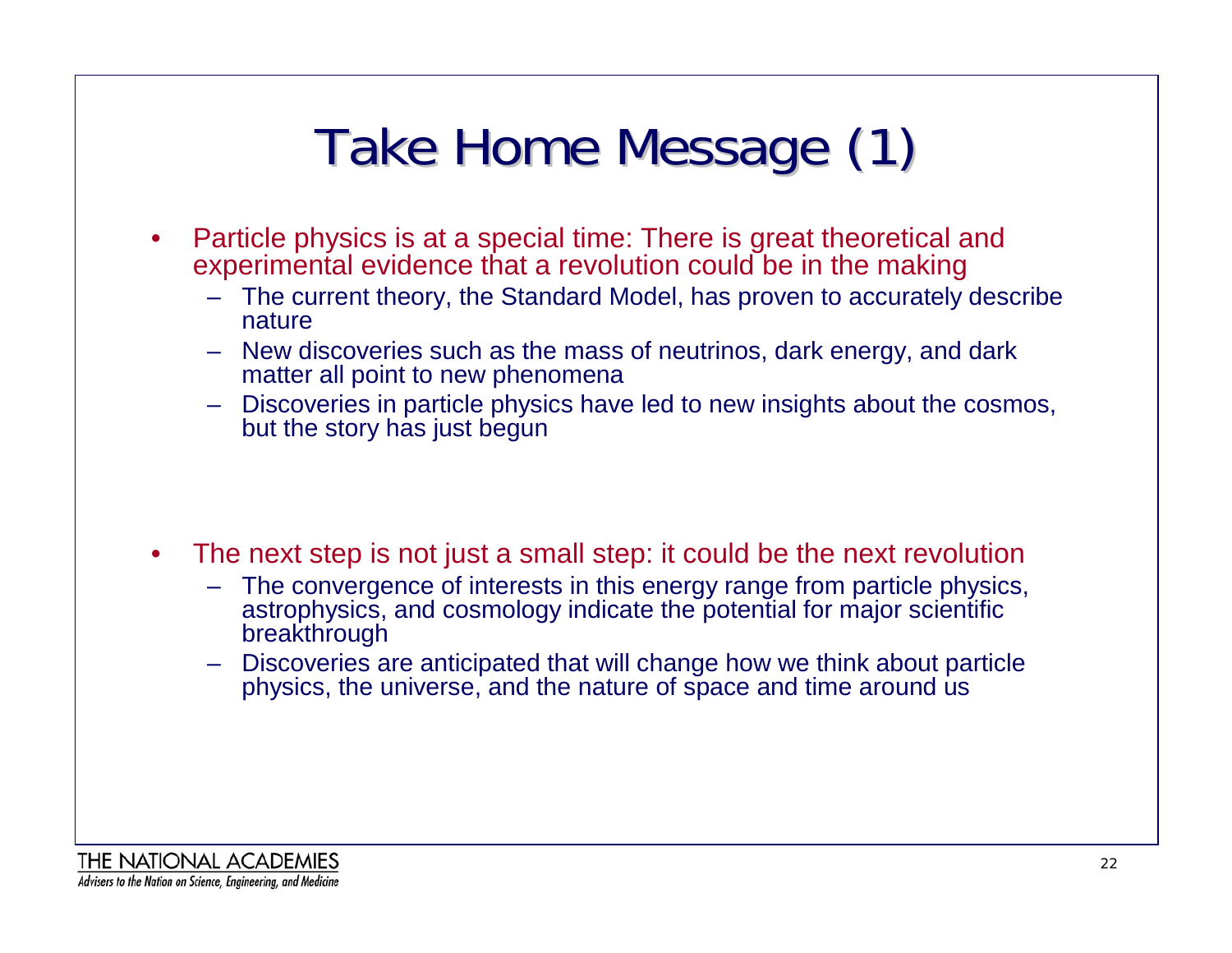# Take-Home Message (2)

- $\bullet$  Particle physics in the U.S. is at a crossroads
	- Scientific discoveries are just within reach whose impact is likely to transform and even transcend particle physics
	- U.S. facilities are being closed or converted to other uses and federal investments have stagnated
	- Intellectual center of gravity is moving overseas with the construction of new facilities in Europe and Japan
- $\rightarrow$  Without clear, decisive action in the next few years, the U.S. program will deteriorate
- • $\rightarrow$  The United States should continue to support a competitive program in this key scientific field
- $\rightarrow$  The committee outlined a strategy that has the best chance to put the United States at the forefront of the field with a program of distinction and importance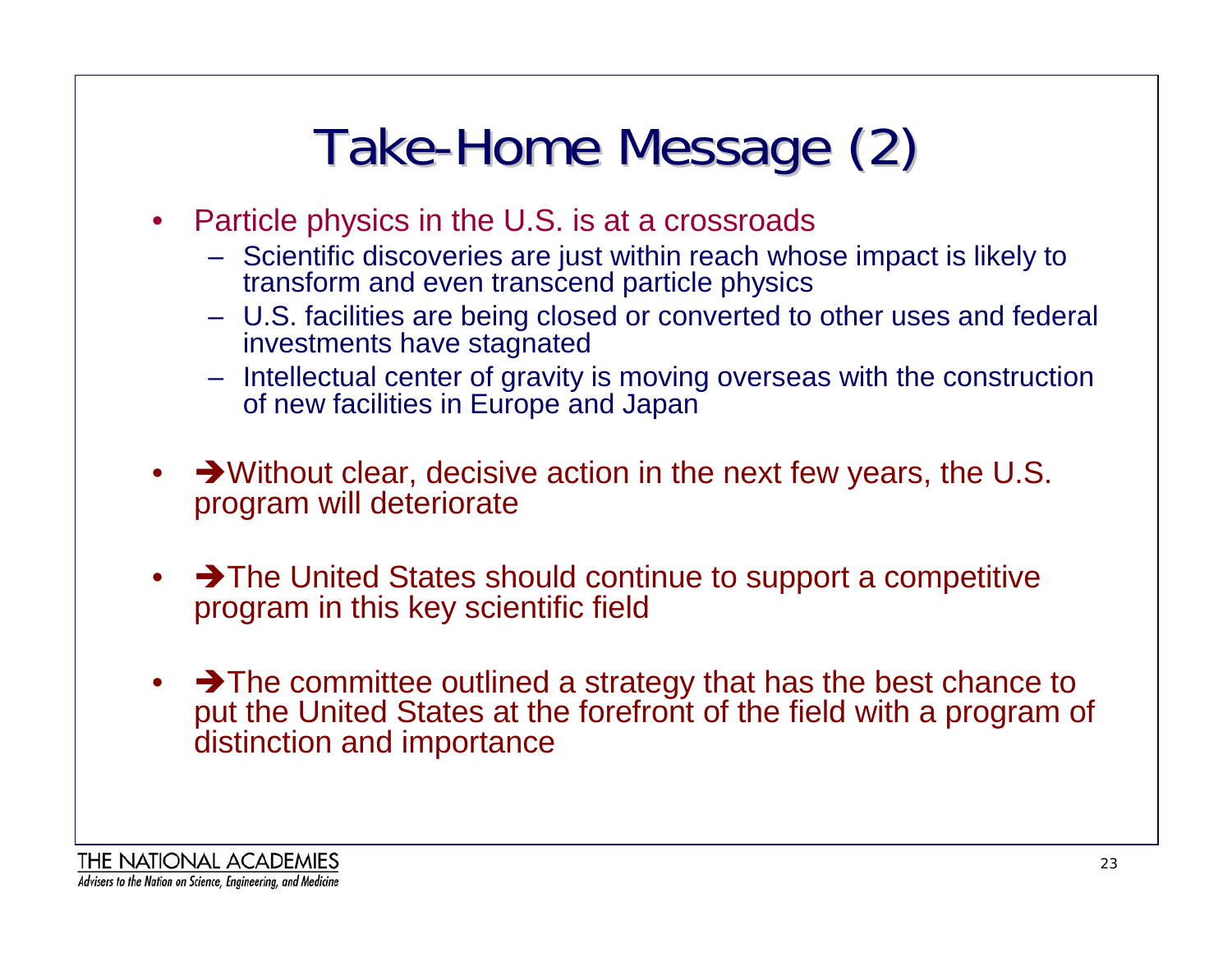# Take Home Message (3)

- Our Vision: That particle physicists, both here and abroad, and their students will be able to pursue which ever aspect of the field that they find intellectually exciting.
- To achieve this vision and be accountable for the responsible use of public resources requires that investments in new experimental facilities be "*internationally optimized"* and **open** to all scientists on an equitable basis. {Strategic Principle 2}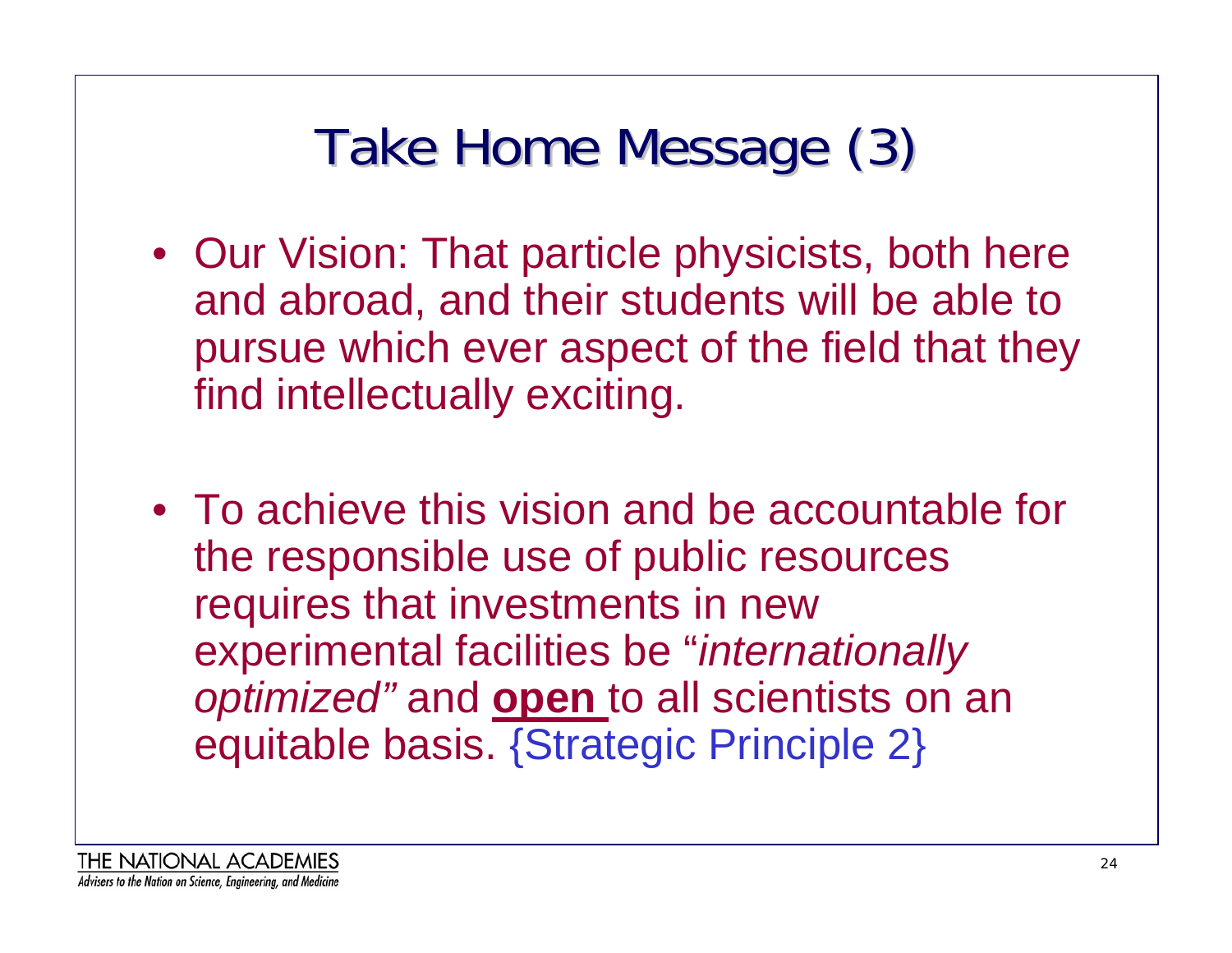# Take Home Message (4)

- I view the committee's work as an attempt to *start* an important process. As the U.S. program in particle physics evolves from this point many more decisions need to be made.
- In particular the particle physics community must come together on the strategic issues, on their aspirations and, equally important, must define the path forward in considerably greater detail.
- There is a lot for the particle physics community to do and little time to achieve it!